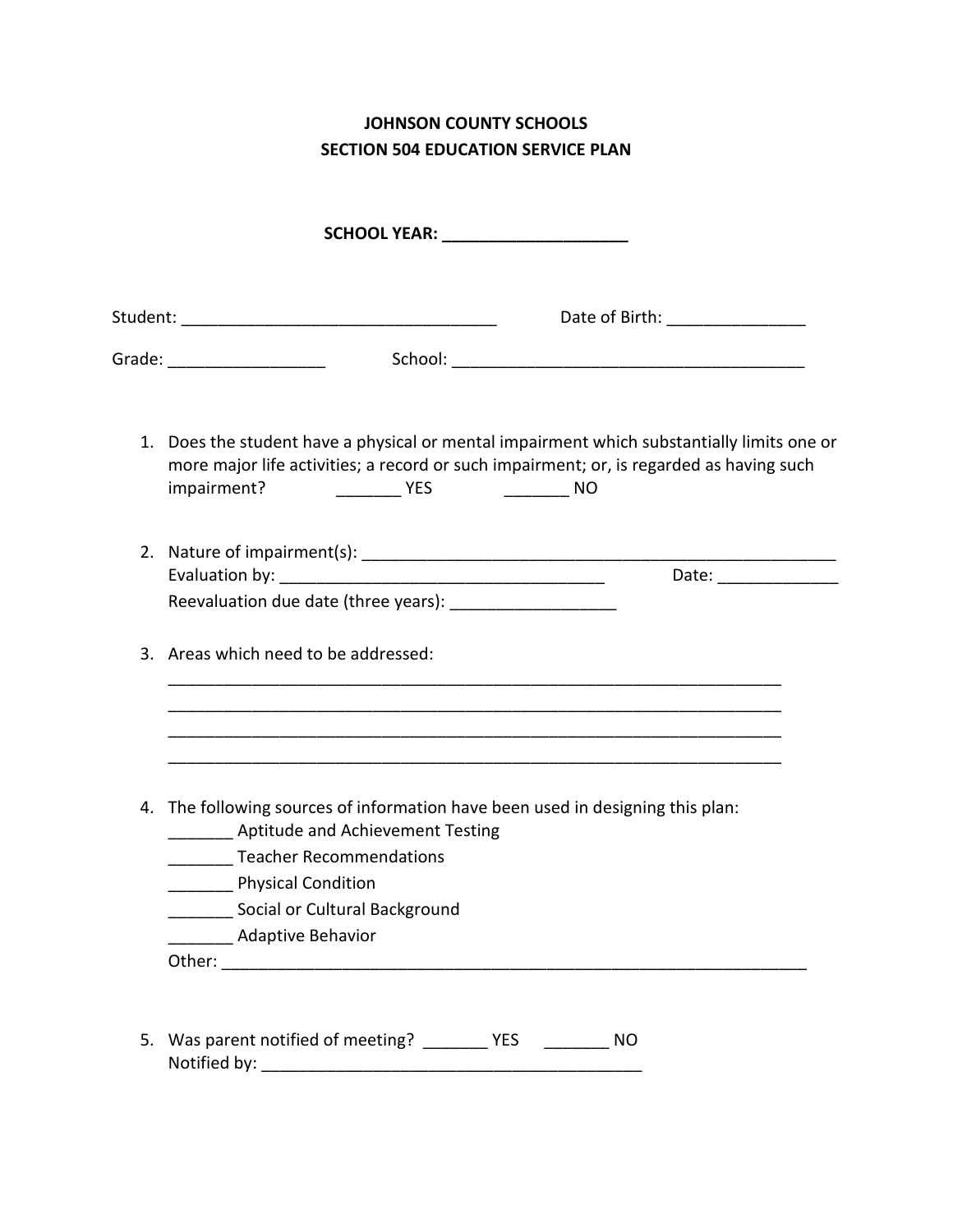6. Individuals attending planning conference:

| Name: | Title: | Date: |
|-------|--------|-------|
|       |        |       |
|       |        |       |
|       |        |       |
|       |        |       |
|       |        |       |
|       |        |       |
|       |        |       |
|       |        |       |
|       |        |       |
|       |        |       |
|       |        |       |
|       |        |       |
|       |        |       |
|       |        |       |

**Parental Consent:** 

I have been given a copy of Board Policy 1.802: Section 504 and ADA Grievance Procedures and a copy of Parent/Student Rights. I have reviewed this Education Service Plan and consent for it to be used in the education of my child.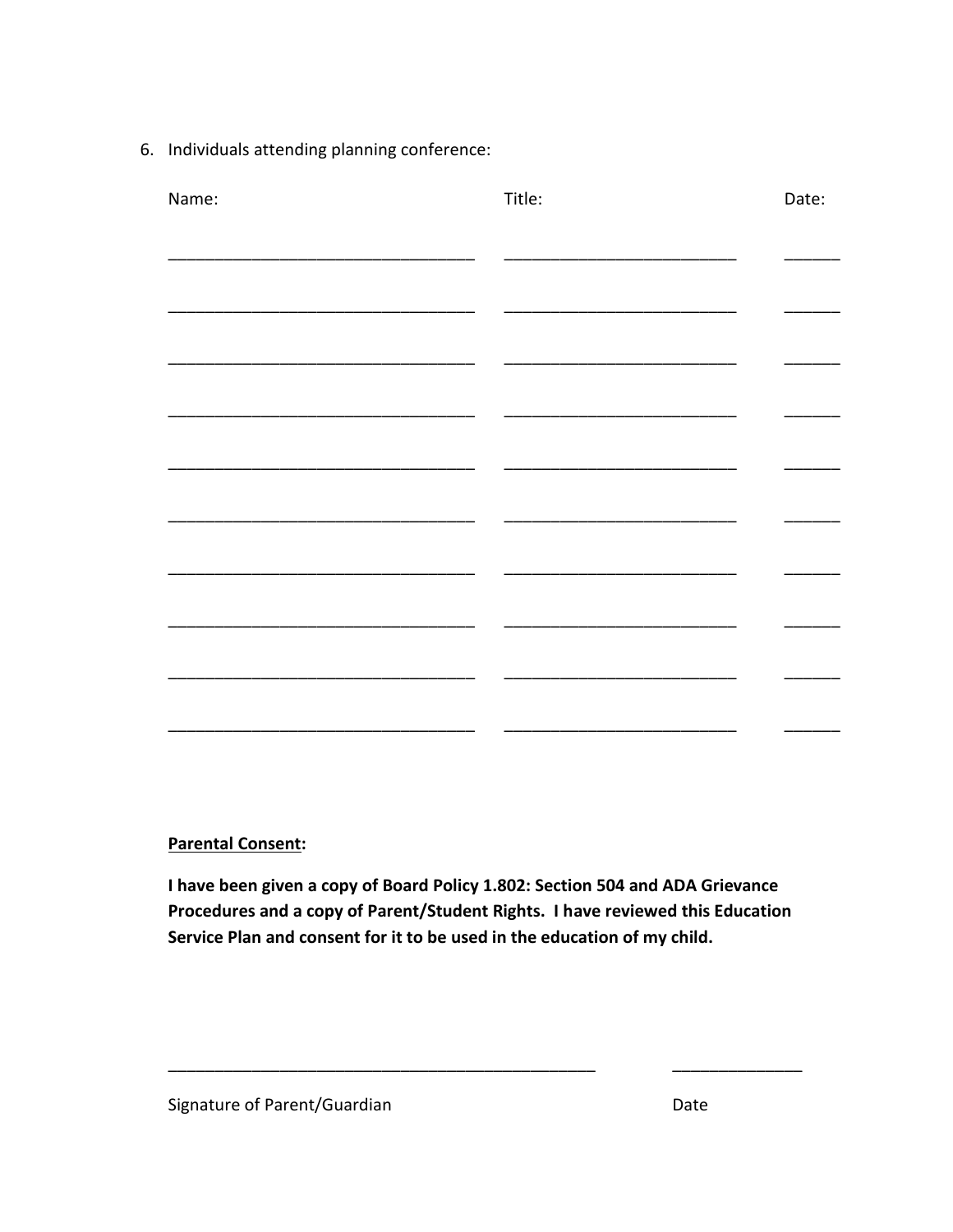## **EDUCATION SERVICE PLAN STRATEGY SHEET**

## **SECTION 504**

The following strategies will be implemented by the specified persons to meet the individual needs of:

| Student's Name | School Year |
|----------------|-------------|
|                |             |

\_\_\_\_\_\_\_\_\_\_\_\_\_\_\_\_\_\_\_\_\_\_\_\_\_\_\_\_\_\_\_\_\_\_\_\_\_\_\_\_\_\_\_\_\_\_\_\_\_\_\_\_\_\_\_\_\_\_\_\_\_\_\_\_\_\_\_\_\_\_\_\_

\_\_\_\_\_\_\_\_\_\_\_\_\_\_\_\_\_\_\_\_\_\_\_\_\_\_\_\_\_\_\_\_\_\_\_\_\_\_\_\_\_\_\_\_\_\_\_\_\_\_\_\_\_\_\_\_\_\_\_\_\_\_\_\_\_\_\_\_\_\_\_\_

\_\_\_\_\_\_\_\_\_\_\_\_\_\_\_\_\_\_\_\_\_\_\_\_\_\_\_\_\_\_\_\_\_\_\_\_\_\_\_\_\_\_\_\_\_\_\_\_\_\_\_\_\_\_\_\_\_\_\_\_\_\_\_\_\_\_\_\_\_\_\_\_ \_\_\_\_\_\_\_\_\_\_\_\_\_\_\_\_\_\_\_\_\_\_\_\_\_\_\_\_\_\_\_\_\_\_\_\_\_\_\_\_\_\_\_\_\_\_\_\_\_\_\_\_\_\_\_\_\_\_\_\_\_\_\_\_\_\_\_\_\_\_\_\_

\_\_\_\_\_\_\_\_\_\_\_\_\_\_\_\_\_\_\_\_\_\_\_\_\_\_\_\_\_\_\_\_\_\_\_\_\_\_\_\_\_\_\_\_\_\_\_\_\_\_\_\_\_\_\_\_\_\_\_\_\_\_\_\_\_\_\_\_\_\_\_\_

\_\_\_\_\_\_\_\_\_\_\_\_\_\_\_\_\_\_\_\_\_\_\_\_\_\_\_\_\_\_\_\_\_\_\_\_\_\_\_\_\_\_\_\_\_\_\_\_\_\_\_\_\_\_\_\_\_\_\_\_\_\_\_\_\_\_\_\_\_\_\_\_

 $\_$  ,  $\_$  ,  $\_$  ,  $\_$  ,  $\_$  ,  $\_$  ,  $\_$  ,  $\_$  ,  $\_$  ,  $\_$  ,  $\_$  ,  $\_$  ,  $\_$  ,  $\_$  ,  $\_$  ,  $\_$  ,  $\_$  ,  $\_$  ,  $\_$ 

\_\_\_\_\_\_\_\_\_\_\_\_\_\_\_\_\_\_\_\_\_\_\_\_\_\_\_\_\_\_\_\_\_\_\_\_\_\_\_\_\_\_\_\_\_\_\_\_\_\_\_\_\_\_\_\_\_\_\_\_\_\_\_\_\_\_\_\_\_\_\_\_

Strategy #1 & Person Responsible:

Strategy #2 & Person Responsible:

Strategy #3 & Person Responsible:

Strategy #4 & Person Responsible:

Strategy #5 & Person Responsible: